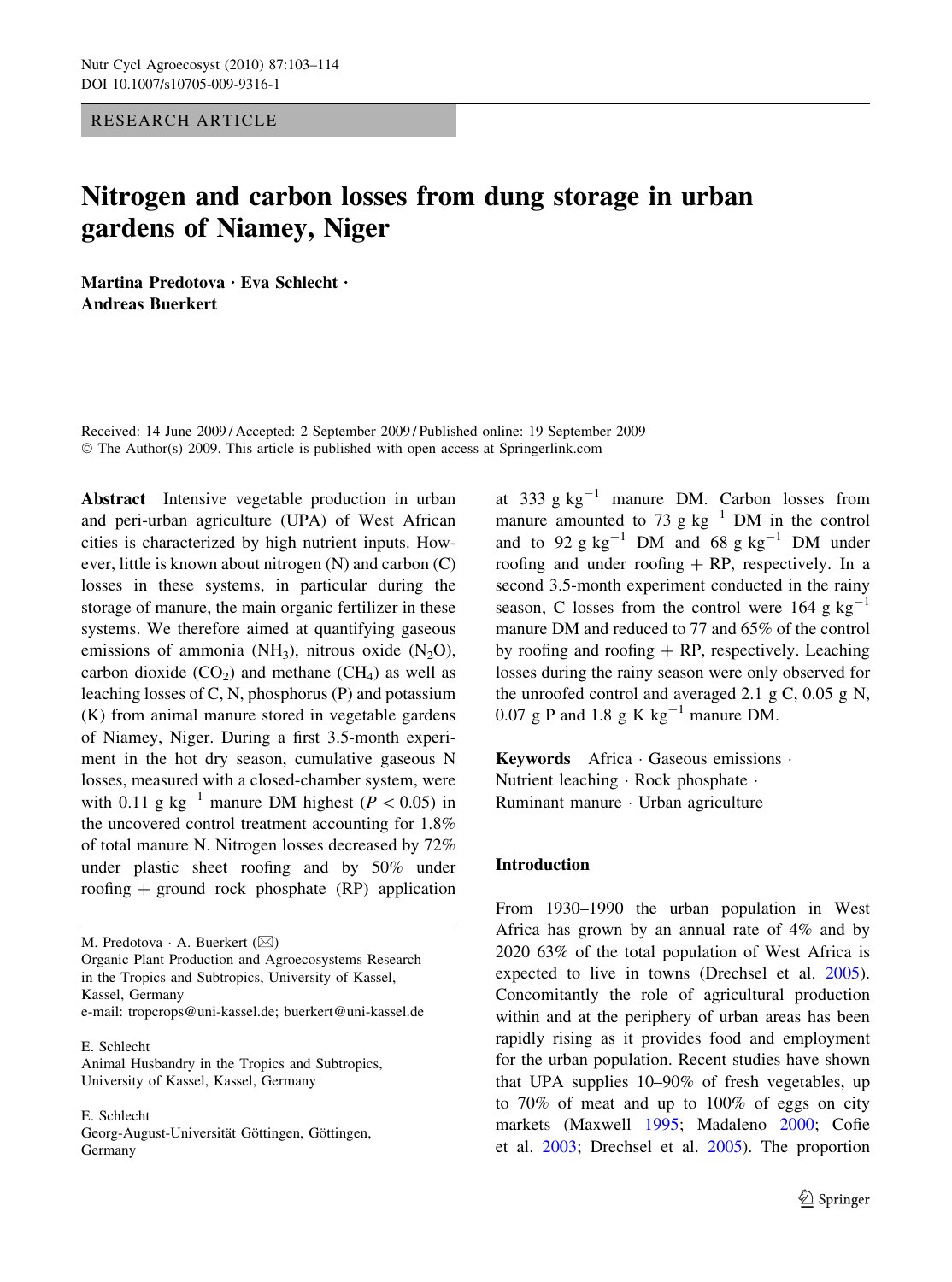of urban households involved in UPA varies from 10 to 57% (Ellis and Sumberg [1998](#page-10-0); Howorth et al. [2001;](#page-11-0) Asomani-Boateng [2002;](#page-10-0) Cofie et al. [2003\)](#page-10-0) and so does production intensity and resource use efficiency. Sometimes, high levels of inputs used in the vicinity of human settlements have been reported to cause serious problems to human health and the environment (Ezedinma and Chukuezi [1999](#page-11-0); Howorth et al. [2001;](#page-11-0) Asomani-Boateng [2002;](#page-10-0) Matagi [2002](#page-11-0); Binns et al. [2003;](#page-10-0) Bryld [2003;](#page-10-0) Cofie et al. [2003;](#page-10-0) Drechsel et al. [2005](#page-10-0)).

Unless used otherwise, animal dung produced in UPA animal husbandry is an important source of nutrients and C for urban farmers (Graefe et al. [2008\)](#page-11-0); however, a recent report from sub-Saharan Africa shows that manure use in UPA gardening is accompanied by substantial gaseous and leaching losses of N (Predotova et al. [2010](#page-11-0)). According to FAO-IFA [\(2001](#page-11-0)) the total nutrient application to African crops and grasslands contributes 12, 9 and 3% to the global emissions of N<sub>2</sub>O-N, NO-N and NH3-N, respectively. Proper dung handling may strongly decrease the environmental pollution and improve the nutrient use efficiency at the farm level.

Within the context of a larger effort to increase resource use efficiency in UPA, this study was conducted to quantify gaseous emissions of C and N as well as leaching loses of C, N, P and K from dung heaps in market-oriented gardening systems of a typical Sahelian town and to experimentally test approaches that could decrease such losses.

## Materials and methods

#### Experimental setup

The dung storage experiment was conducted in Goudel, an inner-city quarter of Niamey (13.5°N,  $2.1^{\circ}$ E,  $223$  m a.s.l.), capital city of the Republic of Niger. The local southern Sahelian climate is semiarid, with an average annual precipitation of 400– 600 mm distributed unimodally from June to September; the 30-year average annual rainfall is 542 mm. Daily average temperatures peak at  $34^{\circ}$ C in May and drop to  $25^{\circ}$ C in December (World Climate [2008\)](#page-11-0).

The experiment consisted of two periods of 3.5-month duration each. The first period started

with the heaping of dung in the hot dry season (beginning of April 2007), the second dung heaping started at the onset of the rainy season (mid-July 2007). In both periods, 12 dung heaps of 70 kg fresh mass (30 kg DM), consisting of a 1.8:1 w:w mixture of fresh dung from cattle and small ruminants, were subjected to the following treatments: (1) heaps without any cover (treatment C, that is farmer's control with full exposure to sun and rain); (2) heaps shaded and protected from rain by a roof made from a double plastic sheet and mounted on four 0.7 m high posts (treatment R); and (3) manure homogeneously mixed with finely ground Tahoua RP (10.3% P at 19.3% solubility in citric acid and 34% solubility in formic acid; Truong et al. [1978](#page-11-0); McClellan and Notholt [1986](#page-11-0); van Straaten [2002](#page-11-0)) at a rate of 333 g rock powder  $kg^{-1}$  manure DM and roofed as in (2) (treatment RP). All heaps had a base area of 1  $m<sup>2</sup>$  and were about 0.5 m high. Each heap was placed on an individual 1  $m<sup>2</sup>$  iron sheet which had a slope of about 2% to facilitate rainfall-induced run-off during the rainy season. The sheet ended in a gutter from where run-off liquid was drained through a 2 mm mesh into a 2 l collecting container which contained 5 ml of 0.1 M HCl to minimize N volatilization. The three treatments were arranged in a completely randomized design with four replications per treatment.

#### Measurements of nutrient losses

Gaseous C and N emissions from the manure heaps and dung decomposition were determined 7 times during each 3.5 months period, namely at the first 2 days of weeks 1, 2, 4, 6, 9, 12, and 15, while the run-off was assessed whenever it occurred after a rainfall event.

To determine flux rates of ammonia  $(NH_3)$ , nitrous oxide  $(N_2O)$ , carbon dioxide  $(CO_2)$  and methane  $(CH<sub>4</sub>)$ , a closed chamber system composed of a photo-acoustic infrared multi-gas monitor (INNOVA 1312-5, LumaSense Technologies A/S, Ballerup, Denmark; Kauppinen et al. [2004;](#page-11-0) Zhang et al.  $2005$ ) connected by two 0.5 m long Teflon<sup>®</sup> inflow and outflow tubes to a PVC cuvette with a diameter of 0.3 m and height 0.11 m was used (Predotova et al. [2010](#page-11-0)). To minimize adhesion of gas molecules to the surface, the inside of the cuvette was coated by a self-adhesive  $0.5$  mm Teflon<sup>®</sup> film (Chemfab Germany GmbH, Cologne, Germany). To ensure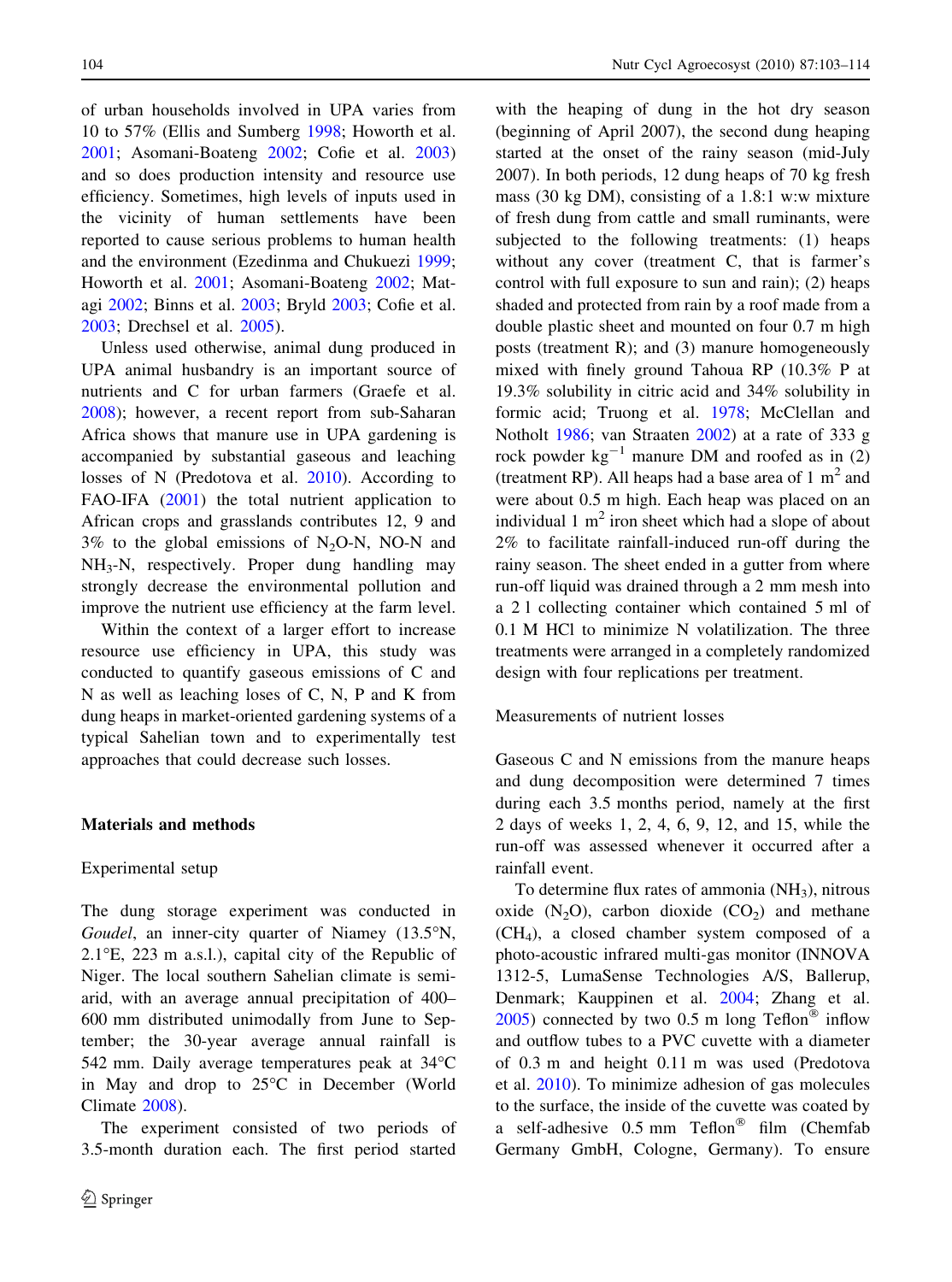tight connection with the measured dung surface, the cuvette was fitted to a 0.3 m wide and 0.06 m high ring which was firmly pressed about 0.05 m deep into the dung heap.

The multi-gas monitor was manufacturer-calibrated and set to compensate cross-interferences of gases and water vapor with  $NH_3$ ,  $N_2O$ ,  $CO_2$  and  $CH<sub>4</sub>$ . A sample integration time of 5 s for each gas was chosen for which the lower detection limits were 200  $\mu$ g kg<sup>-1</sup> for NH<sub>3</sub>, 30  $\mu$ g kg<sup>-1</sup> for N<sub>2</sub>O, 3.4 mg kg<sup>-1</sup> for  $CO_2$  and 400  $\mu$ g kg<sup>-1</sup> for CH<sub>4</sub>. Inside the cuvette the air humidity and temperature was measured with a thermo-hygrometer (PCE-313 A, Paper-Consult Engineering Group, Meschede, Germany) and the ambient air temperature and humidity was recorded during measurement periods by a HOBO Pro data logger (Model H08-032-08, Onset Corp., Bourne, MA, USA) at 1 min intervals. Each measurement time lasted for two consecutive days for which flux rates were recorded during the coldest  $(6–8 a.m.)$  and hottest  $(1–3 p.m.)$  part of the day. Measurements were taken once per heap by reading flux rates during a 1 min accumulation period taken during 5 min on the top of the heap.

Validation measurements with defined pure gases and gas mixtures conducted after the experiment at Staatliche Umweltbetriebsgesellschaft of Saxony (Radebeul, Germany) showed errors for  $NH_3$ , N<sub>2</sub>O,  $CO<sub>2</sub>$  and  $CH<sub>4</sub>$  of  $-13$ ,  $-12$ , 5 and  $-2\%$  respectively, resulting in a possible underestimation of N losses and a slight overestimation of C losses with our setup.

To determine dung decomposition rates, litter bags made from nylon fibre with a mesh size of 0.2 mm were filled with 50 g (fresh weight, corresponding to about 21.4 g dry matter, DM) of dung, numbered, attached to a string and inserted into the dung heap. On Day 1 of each gas measurement period, one bag from each heap was pulled out, homogenized and frozen  $(-18^{\circ}C)$  until analysis of DM, organic matter (OM) and N. Dry matter was analyzed by drying the samples at  $105^{\circ}$ C for at least 6.5 h, OM by burning at  $550^{\circ}$ C for 8 h and N was measured colorimetrically by the salicylate/nitroprusside method (Houba et al. [1995\)](#page-11-0).

The amount of leached liquids was determined immediately after each rainfall by emptying the collection container into a graded volumetric flask. A sample of 100 ml of the drained liquid was collected into 150 ml flasks and stored frozen  $(18^{\circ}C)$  until analysis of N, P, K as described by Houba et al. ([1995\)](#page-11-0) and of Corg according to Walkley and Black (van Reeuwijk [1993](#page-11-0)).

## Data analysis

Flux rates of  $NH_3$ ,  $N_2O$ ,  $CO_2$  and  $CH_4$  missions were calculated by subtracting the gas concentration at the beginning of the accumulation period from the concentration at the end of the accumulation period and dividing the result by the time elapsed during the interval. Small negative emission rates which occasionally occurred during the morning measurements in the second half of each 3.5-month experiment were set to zero (Predotova et al. [2010\)](#page-11-0). To estimate cumulative losses, a sinusoidal distribution of the gaseous emissions was assumed with the highest and lowest fluxes during the hottest and coldest part of the day. To approximate this, the results of the morning and afternoon measurements were averaged for each replicate separately across the 2 day measurement interval and multiplied by the time span to the next measurement period.

F-statistics to compare treatment effects on gas emission rates over time were carried out with SPSS 11.5 (Backhaus et al. [2003](#page-10-0)). To facilitate data interpretation, none of the datasets was transformed even if slight deviations from normal distribution of residuals occurred in some datasets; F-values are thus only approximate.

To collect information about UPA farmers' practices of dung management, the experiment was accompanied by structured interviews conducted with 215 farmers located in different quarters of Niamey.

# Results

Seasonal and treatment effects on gaseous emissions

During the hot dry season, the average ambient air temperature at the experimental site was  $34^{\circ}$ C with a maximum of  $45^{\circ}$ C and a minimum of  $21^{\circ}$ C. During the rainy season, the temperature averaged  $30^{\circ}$ C (range:  $20-39$ °C). The rainfall in 2007 amounted to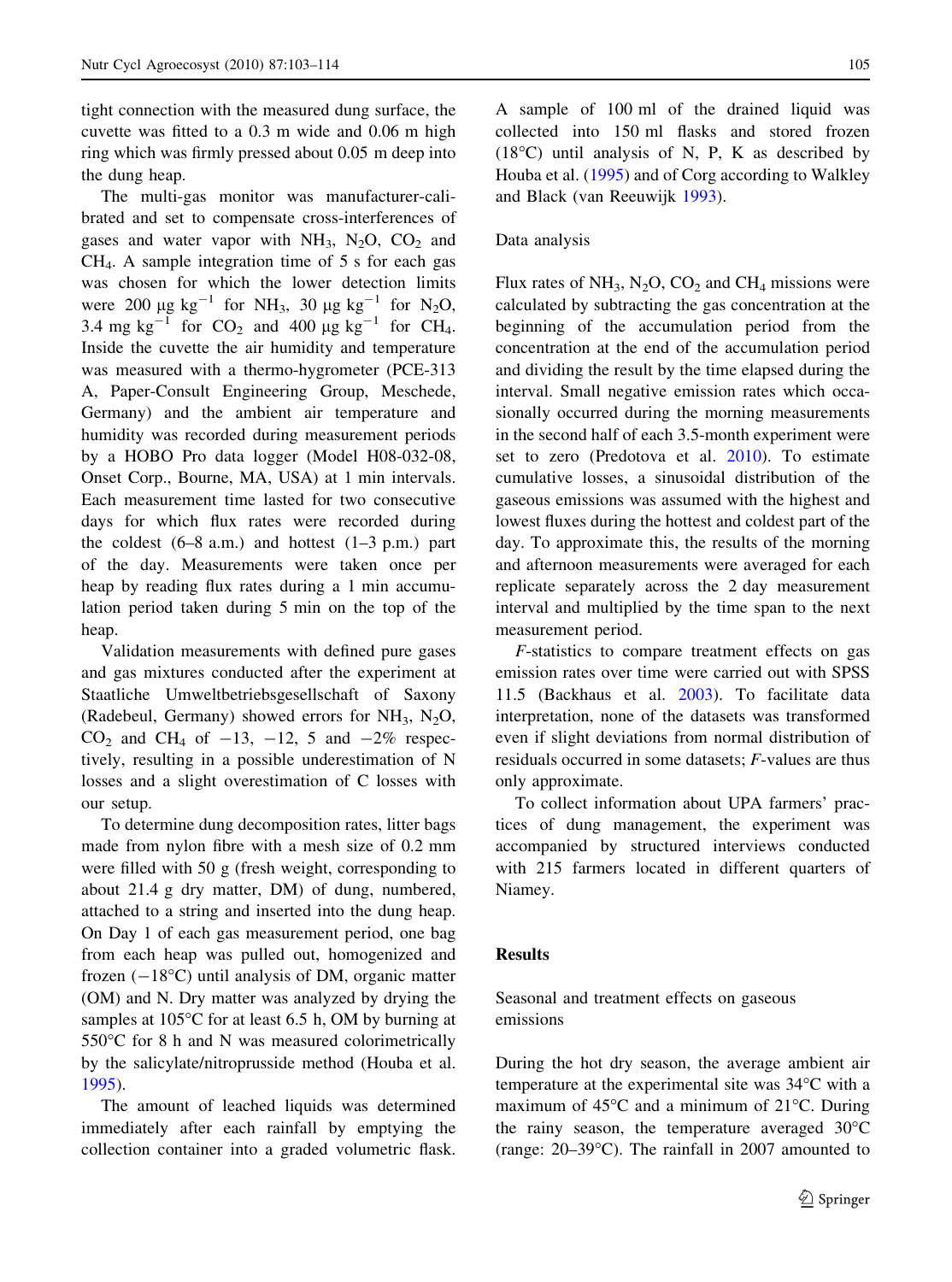

Fig. 1 Daily maximal and minimal temperatures (°C) and rainfall (mm) during the hot dry (left) and rainy (right) season in 2007 in the Goudel quarter in Niamey, Niger

371 mm (Fig. 1) of which 25% unexpectedly occurred during the first period of the dung storage experiment, with one intensive rain event at the end of May yielding 23 mm.

During the hot dry season the major form of gaseous N emissions was NH<sub>3</sub> of which  $49-82\%$ occurred during the evening the experiment was installed and during the first week of dung storage. Volatilization losses were highest in the R and C treatments and occurred especially during afternoons with their high temperatures (Fig. [2\)](#page-4-0). Similarly to  $NH<sub>3</sub>-N$ , the major portion of the N<sub>2</sub>O-N losses occurred during the same evening the experiment was installed and the following morning. Fluxes of  $CO<sub>2</sub>-C$  and  $CH<sub>4</sub>-C$ , in contrast, did not differ much between morning and afternoon hours, but the decrease of emission rates over the duration of the experiment was as fast as for N. During the hot dry season between 31 and 43% of  $CO<sub>2</sub>-C$  and 16–21% of CH4-C were lost during the first experimental week.

During the rainy season, N losses as  $NH_3$  and  $N_2O$ peaked immediately after the installation of the experiment. From the second week onwards flux rates were below 0.7 and 0.3 mg  $m^{-2}$  h<sup>-1</sup>, respectively (Fig. [3\)](#page-5-0). During the first experimental week  $CO<sub>2</sub>$ -C losses amounted to 13–28% of total C losses; they were substantially higher during the hot dry than during the rainy season. After an initial peak  $CH_4$ -C emissions decreased slowly over the course of the experiment. Methane losses from control heaps (C) were much higher ( $P < 0.05$ ) than for the two other treatments during weeks 1, 4 and 6.

For treatments R and C, total  $NH<sub>3</sub>-N$  losses during the hot dry season were significantly higher  $(P<0.05)$  than during the rainy season (Fig. [4](#page-6-0)). In the hot dry season, roofing in combination with the addition of RP led to large decreases in  $NH<sub>3</sub>-N$  losses as compared to the two other treatments. Total  $N_2O$ -N emissions were similar in both seasons and amounted to 19, 18 and 28% of the total N losses in treatments C, R and RP, respectively. Across all treatments  $CO<sub>2</sub>-C$  emissions were significantly higher  $(P<0.05)$  in the rainy season than in the hot dry season, reaching cumulative values of 3.8 kg  $CO<sub>2</sub>-C$  $m^{-2}$  106 days<sup>-1</sup>, 3.2 kg CO<sub>2</sub>-C m<sup>-2</sup> 106 days<sup>-1</sup> and 4.9 kg  $CO_2$ -C m<sup>-2</sup> 106 days<sup>-1</sup> for treatments R, RP and C, respectively. Cumulative  $CH_4$ -C losses were with 27.2 g CH<sub>4</sub>-C m<sup>-2</sup> 106 days<sup>-1</sup> twice as high for the untreated control as for R and RP in the rainy season (Fig. [4](#page-6-0)).

Treatment effects on leaching losses and manure decomposition

Leaching losses occurred only after rainfall events in the unroofed control heaps, which were exposed to the rain. As some unexpected rainfall occurred at the end of the hot dry season, some leaching losses were also recorded in the first period of the experiment. However, cumulative leaching losses were much higher during the rainy than during the hot dry season (Fig. [5](#page-6-0)).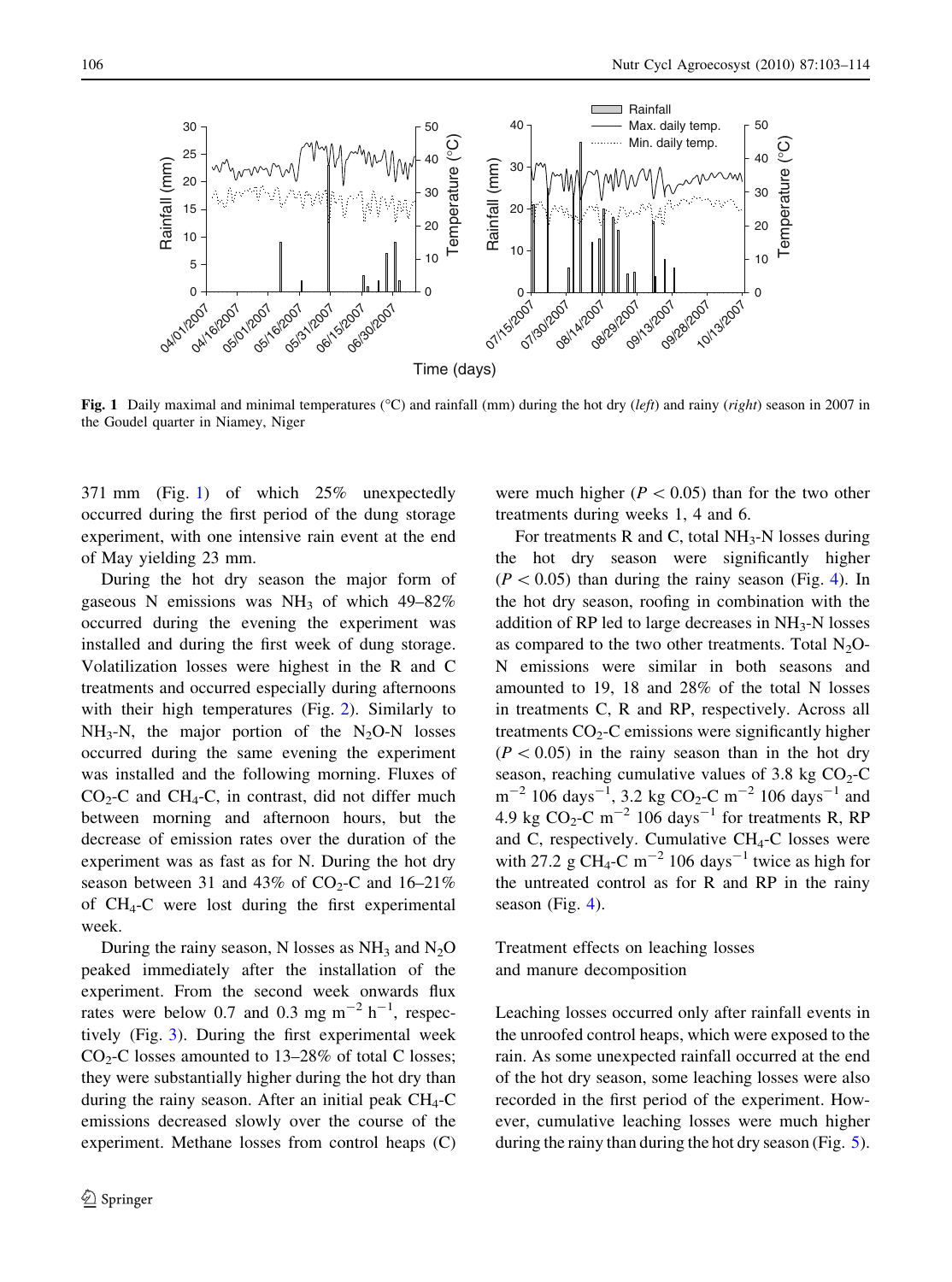<span id="page-4-0"></span>

Fig. 2 Gaseous emissions of three dung storage treatments during the hot dry season 2007, Niamey, Niger. Means  $(n = 8)$ and standard errors from 1st to 15th week ( $n = 4$  for time zero). The bars at time zero illustrate the emissions

The DM content of the manure fresh matter inside the nylon bags increased during the hot dry season (Fig. [6](#page-7-0)) from an initial 378 g kg<sup>-1</sup> (R), 470 g kg<sup>-1</sup> (RP) and 375 g  $kg^{-1}$  (C), to 825 g  $kg^{-1}$ , 752 g  $kg^{-1}$ and 838 g  $kg^{-1}$ , respectively. For treatments R and

immediately after installation of the dung heaps in the late evening when ambient air temperatures were more similar to morning than to midday conditions

RP, the drying of the dung heaps was much slower during the rainy season than during the hot dry season. Overall OM decomposition was slow and slightly reduced by RP application (Fig. [6](#page-7-0)). For all treatments, the C/N ratio (Fig. [7\)](#page-7-0) of the dung ranged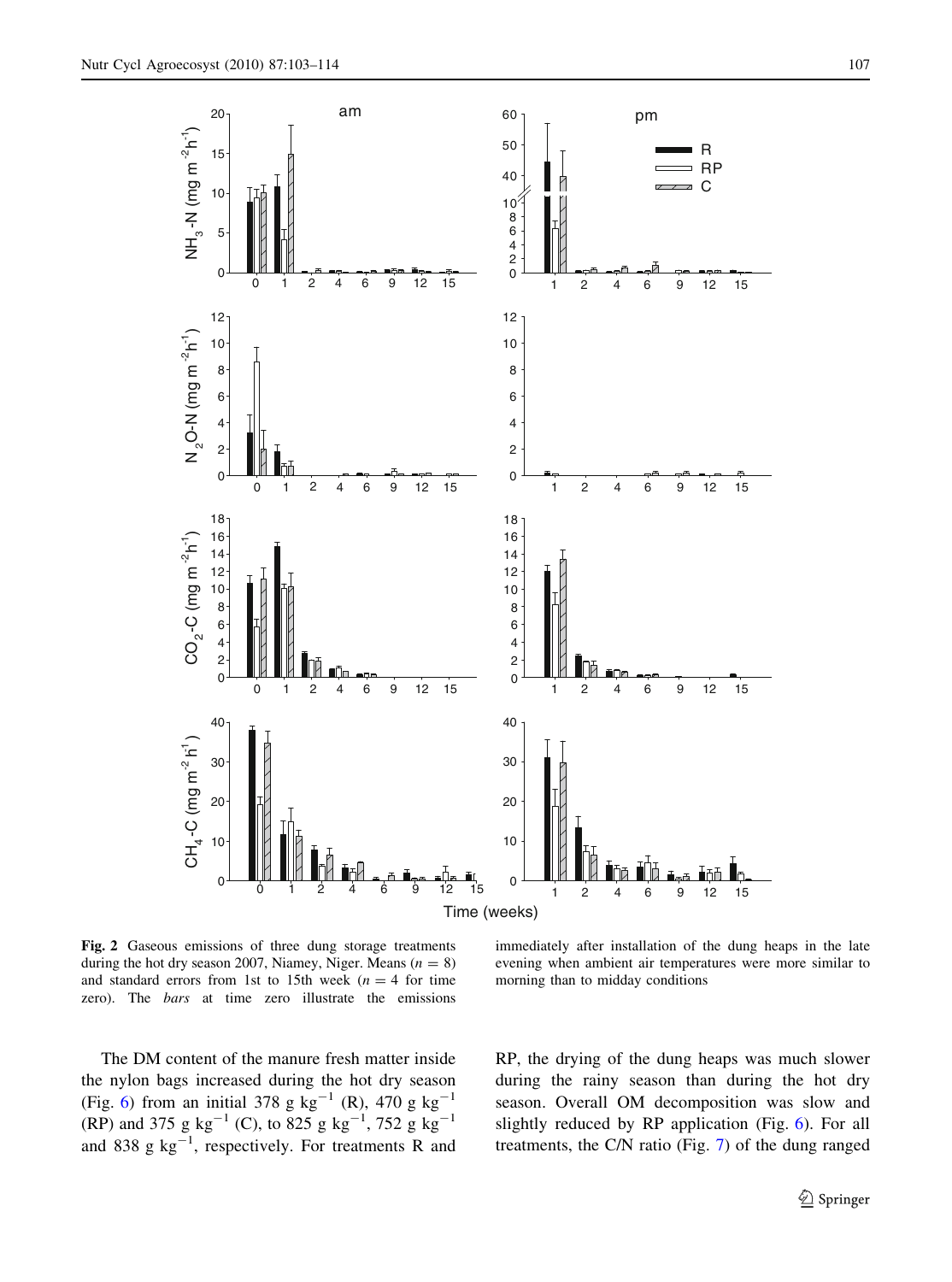<span id="page-5-0"></span>

Fig. 3 Gaseous emissions of three dung storage treatments during the rainy season 2007, Niamey, Niger. Means  $(n = 8)$ and standard errors from 1st to 15th week ( $n = 4$  for time zero). The vertical bars at time zero illustrate the emissions

immediately after installation of the dung heaps in the late evening when ambient air temperatures were more similar to morning than to midday conditions

between 23 and 27 during the hot dry season; the only exception being the initial C/N ratio determined for dung mixed with RP. During the 3.5 months of rainy season experimentation, the C/N ratio decreased from 30 to 21 in treatment R, from 34 to 24 in treatment RP and from 28–23 in treatment C.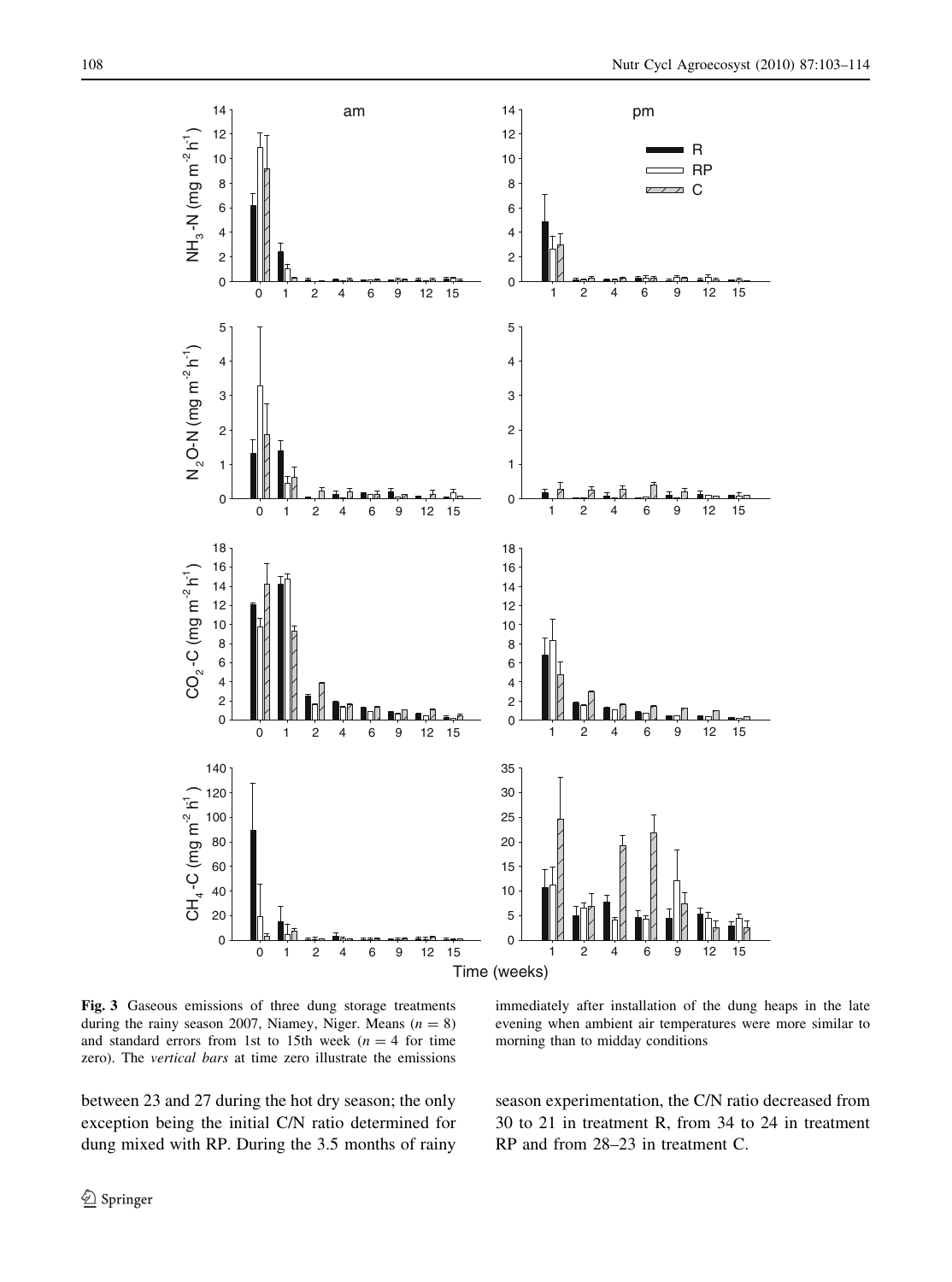<span id="page-6-0"></span>

Fig. 4 Total N and C losses as  $NH_3$ , N<sub>2</sub>O and CO<sub>2</sub>, CH<sub>4</sub>, respectively, from a dung storage experiment in Niamey (Niger) lasting for 106 days. Data show means  $(n = 4)$  with their standard errors. Different small letters indicate differences



Fig. 5 Cumulative leaching losses from the control treatment of a dung storage experiment conducted in Niamey (Niger) in 2007; data show means  $(n = 4)$  and standard errors. Different *letters* indicate differences ( $P < 0.05$ ) between seasons

Farmers' manure storage practices

The results of the interviews showed that most of the UPA farmers (99.5%) applied purchased or their own

 $(P < 0.05)$  between treatments within one season whereas different capital letters indicate differences  $(P < 0.05)$ between seasons for each treatment

animal manure to their fields and gardens; 67% of the respondents applied mineral fertilizers in addition to manure. The dung was transported to the garden by animal drawn carts (13%), manually (27%), by car  $(25\%)$  or by a combination of the former  $(35\%)$ , often every two (57%) or four (31%) weeks. Almost half of the farmers (49%) transported the dung from a distance  $\leq 1$  km to the garden, while about one-third (28%) fetched the dung from distances  $>3$  km. All dung was stored in unprotected (un-roofed) heaps before application, which usually occurred within 2– 3 days (69%) after the dung had been brought to the garden. In most gardens, the dung was applied to the surface of plots after hoeing (93%). The majority of farmers (97%) applied the dung during the cooler parts of the day, that is during mornings or/and evenings. of the experiment was slower for C than for N, with N O-N emissions (g m 106g ) 2 -2 -1

# **Discussion**

The decrease in gaseous emissions over the duration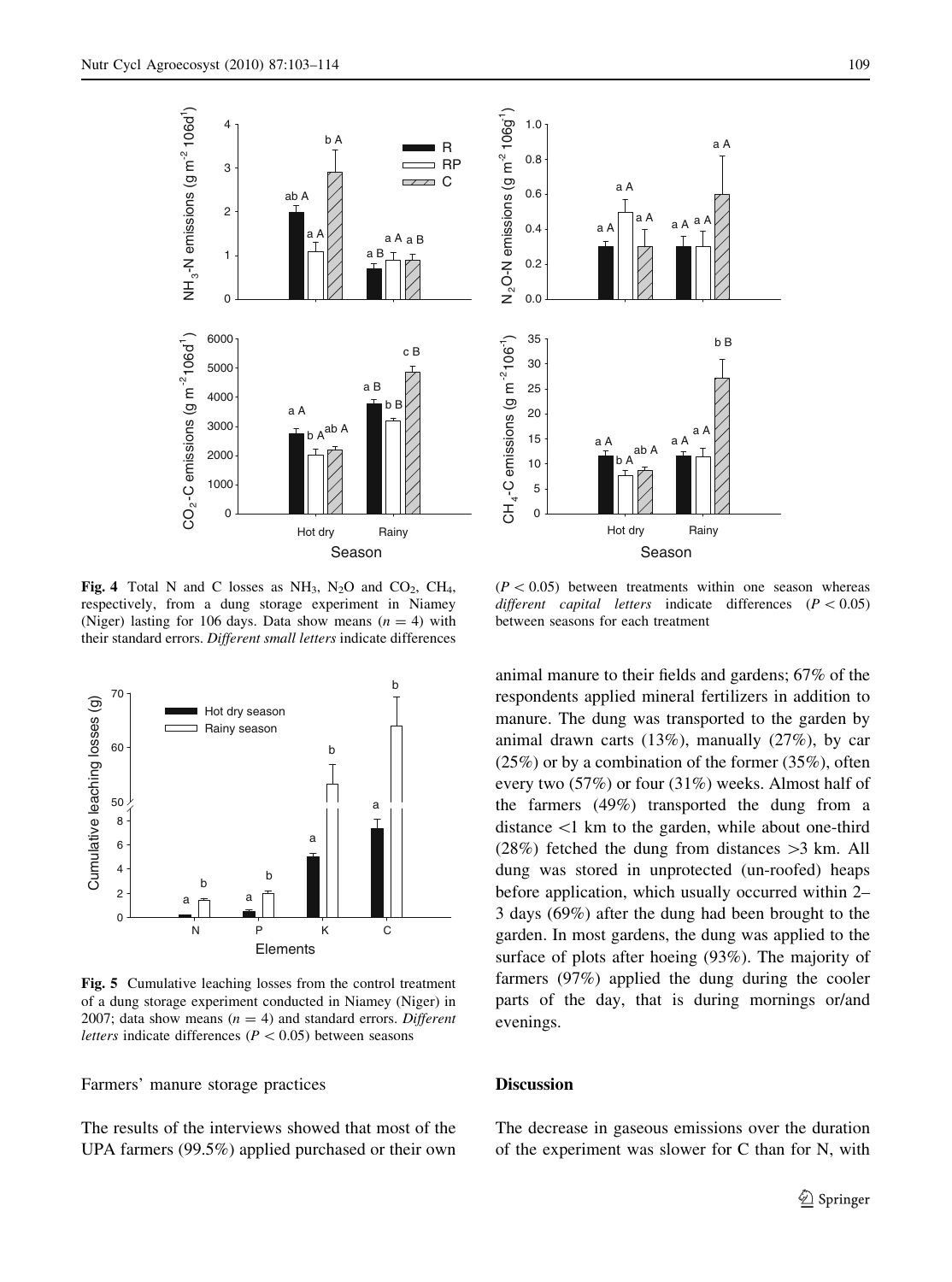<span id="page-7-0"></span>

Fig. 6 Moisture and organic matter content of animal manure (dung) incubated in nylon litter bags during the hot dry and rainy season 2007 in Niamey, Niger. Data show means  $(n = 4)$ and one standard error of the untreated control treatment (C),



dung protection by a plastic roof (R) and roof-protection combined with the addition of 333 g finely ground rock phosphate (RP)  $kg^{-1}$  manure DM



Fig. 7 C/N ratio of animal manure (dung) incubated in nylon litter bags during the hot dry and rainy season 2007 in Niamey, Niger. Data show means  $(n = 4)$  and one standard error of the

untreated control treatment (C), dung protection by a plastic roof (R) and roof-protection combined with the addition of 333 g finely ground rock phosphate  $kg^{-1}$  manure DM (RP)

the exception of the  $CH_4$ -C efflux in the control treatment during the rainy season (Fig. [3\)](#page-5-0). The surprisingly high afternoon flux rates in weeks 1, 4 and 6 in the rainy season might have been caused by concomitant rainfall events leading to temporarily anaerobic conditions in the unroofed dung heaps and favourable conditions for methane producing bacteria (Gupta et al. [2007\)](#page-11-0).

Our results of high gaseous N losses immediately after dung storage on heaps confirm similar data of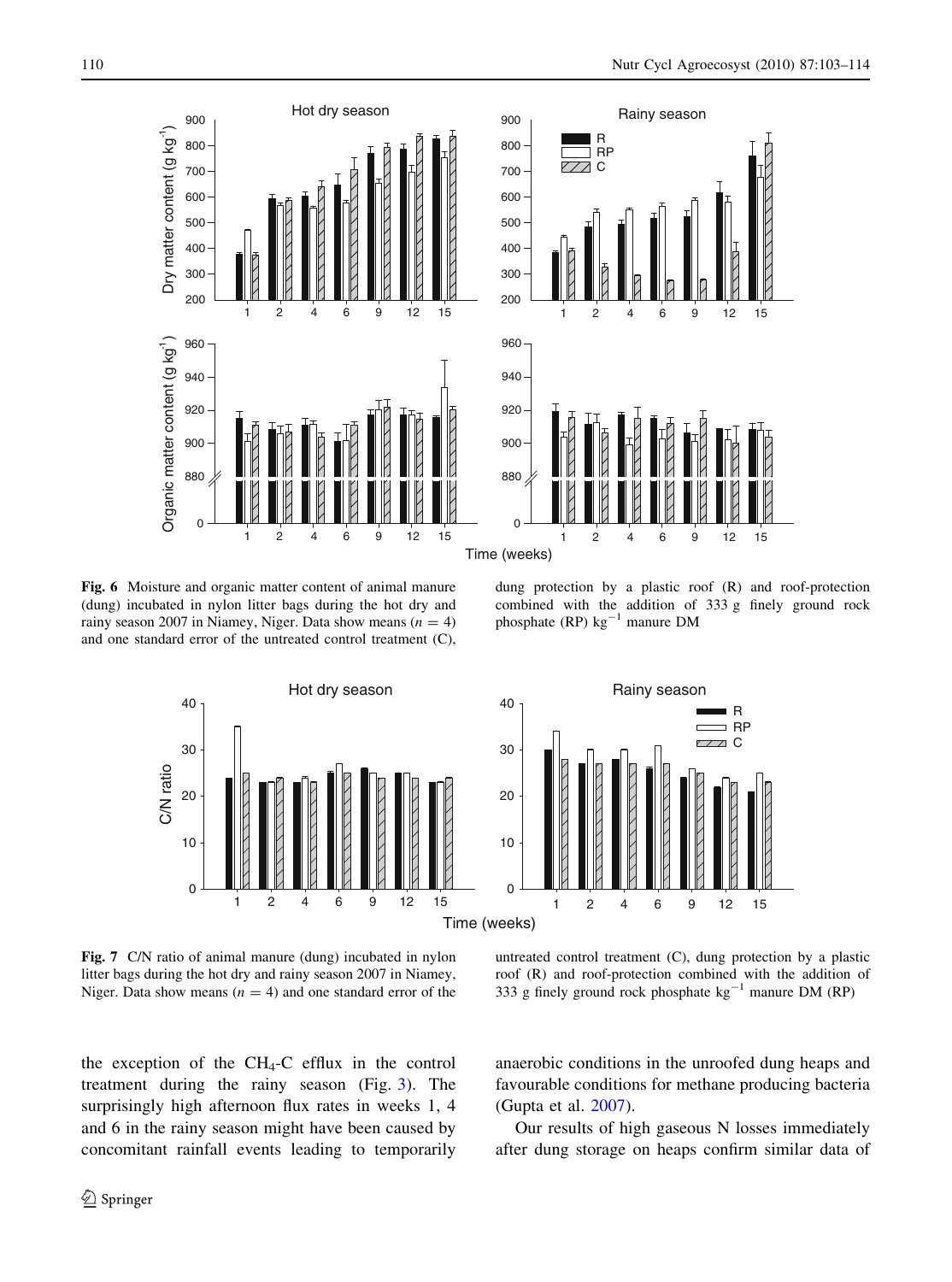Sommer ([2001\)](#page-11-0) and Sommer and Dahl ([1999\)](#page-11-0). These authors reported that during the composting of litter significant  $NH<sub>3</sub>-N$  emissions only occurred during the first 10 days of the experiments and accounted for 1.5% of the total initial N content in the substrate. This figure is similar to the total N losses from treatments C and R in our experiments, which during the hot dry season ranged from 1.3 to 1.8% of total N in the dung heaps. Ammonia emissions were the predominant form of N losses (Rufino et al. [2006\)](#page-11-0) and were responsible for 87, 69 and 91% of the total volatilized N for treatments R, RP and C, respectively. Lower storage losses of  $N_2O-N$  than of  $NH_3-N$ were also reported by Oenema et al.  $(2007)$  $(2007)$ , Külling et al. [\(2003](#page-11-0)) and Sommer ([2001](#page-11-0)). Similarly to our observations, Hellmann et al. [\(1997](#page-11-0)) reported  $N_2O$ production during the first few days of their composting experiment to depend on the availability of  $NH<sub>3</sub>$  as a substrate for nitrification. According to Sommer [\(2001](#page-11-0)) and Hellmann et al. [\(1997](#page-11-0)), the subsequent increase of substrate temperature inhibited the nitrification and de-nitrification through thermophobic microorganisms. In contrast to their results, the  $N_2O-N$  emissions in our experiment did not increase later on and from the second experimental week onwards the temperatures in the top 0.1 m of the substrate remained between  $33-40^{\circ}$ C and  $29-32$ °C during the hot dry and the rainy season, respectively. This might be due to the warm climatic conditions in which our experiment was conducted.

In both seasons the addition of ground RP decreased cumulative N losses to 0.1% of the total initial N stock, which may be due to N absorption by the large surfaces of the fine RP particles. Such effects of finely ground minerals on  $NH<sub>3</sub>-N$  emissions during composting were previously reported by Zaied and Van den Weghe [\(2000](#page-11-0)). In contrast, RP application did only have minor effects on gaseous C fluxes which reached a total of 15–20% of the initial C content in the hot dry season and 24–36% in the rainy season. The latter losses are several-fold higher than the 10% C loss reported from a composting of diary cows deep litter during the winter months in Denmark by Sommer and Dahl [\(1999\)](#page-11-0). This may have been due to the prolonged storage of the manure (Table [1](#page-9-0)) under more favourable conditions for ruminant dung decomposition under the hot and wet weather conditions of the Sahelian rainy season (Esse et al. [2001](#page-11-0)).

For our experiments, the mixture of manure from small ruminants and cattle as typically used by local farmers (Table [1\)](#page-9-0) was brought fresh (1–2 days old) from the stables of urban livestock keepers. Large gaseous N and C losses are likely to occur immediately after manure spreading: Sommer and Hutchings  $(2001)$  $(2001)$  reported that 50% of the total NH<sub>3</sub>-N was volatilized during the first 24 h after application. The results of our interview show that more than half of the farmers (51%) transported the animal manure from a distance bigger than 1 km every 2 or 4 weeks (Table [1](#page-9-0)) which resulted in prolonged storage under unroofed conditions. Carbon and N losses that occurred immediately after manure deposition at the farms, during dung mixing, loading at the farm gate, transport to and storage in UPA garden areas (Hao et al. [2001;](#page-11-0) Sommer [2001](#page-11-0)) were not measured, therefore the real N and C losses along the entire manure management chain will have been much higher that estimated in our study.

The results showed that the use of a simple plastic roof effectively eliminated leaching losses of K and C during the rainy season. Sommer [\(2001](#page-11-0)) reported cumulative K leaching losses from cattle manure storage during 132 days to range from 8 to 16% of the initial K content which is similar to the 16% K lost in our rainy season experiment (Table [2](#page-10-0)). The high C and K leaching losses measured in our study are likely to be representative for UPA gardens in Niamey as none of the interviewed farmer used any cover to protect manure storage heaps. In most years leaching losses may even be higher as during 2007 when total rainfall was with 371 mm much lower than the annual average of 542 mm.

In SW Niger many studies have been conducted on how to alleviate the notoriously low P status of the dominant acid sandy soils (Bationo and Mokwunye [1991;](#page-10-0) Kretzschmar et al. [1991](#page-11-0); Buerkert et al. [1998](#page-10-0); Buerkert et al. [2001](#page-10-0); Somado et al. [2003\)](#page-11-0). While Squalli and Nadir ([1983\)](#page-11-0) suggested the use of soluble superphosphate for arid Moroccan market gardens, in Niamey the locally available inexpensive Tahoua RP (costs were  $0.5 \in$  per 10 kg in 2007) of which high agronomic efficiencies for on-farm millet fields were previously reported by Bationo et al. [\(1990](#page-10-0)), might present an effective way of increasing garden soil P stocks while decreasing N losses during dung storage.

Successful use of the closed chamber system with the photo-acoustic infrared INNOVA monitor has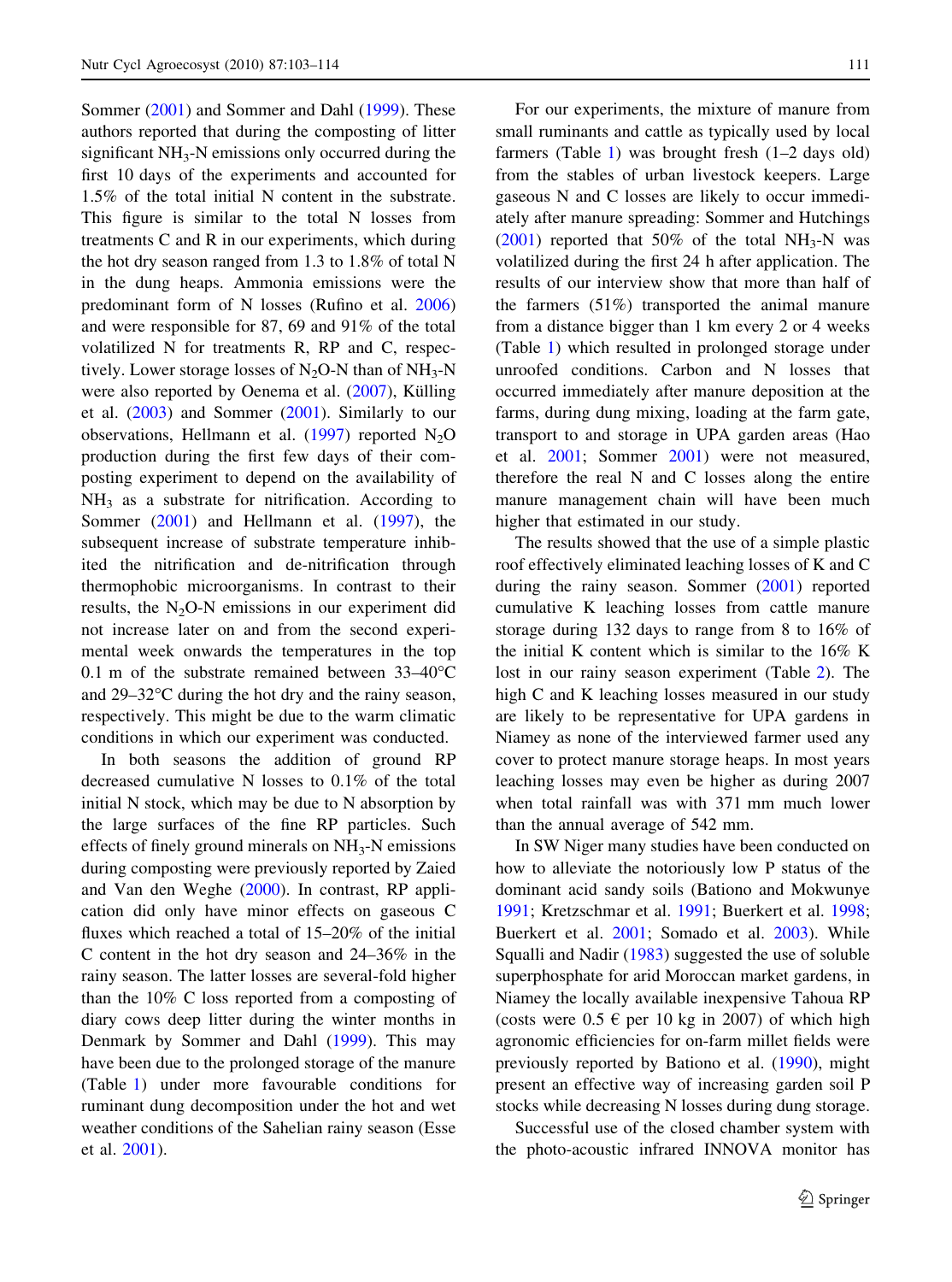| Question                         | Category (% of total 215 gardeners) |                                |                                                  |                            |  |  |  |
|----------------------------------|-------------------------------------|--------------------------------|--------------------------------------------------|----------------------------|--|--|--|
| Nationality                      | Burkina Faso<br>Niger               |                                |                                                  |                            |  |  |  |
|                                  | 31                                  | 69                             |                                                  |                            |  |  |  |
| Ownership                        | Owner                               | Rented                         |                                                  |                            |  |  |  |
|                                  | 29                                  | 71                             |                                                  |                            |  |  |  |
| Cultivated area                  | $<$ 250 m <sup>2</sup>              | $251 - 750$ m <sup>2</sup>     | $>751 \text{ m}^2$                               |                            |  |  |  |
|                                  | 51                                  | 45                             | 4                                                |                            |  |  |  |
| Area abandoned during hot dry    | $<$ 25%                             | 26-50%                         | 51-75%                                           | $>75\%$                    |  |  |  |
| season                           | 8                                   | 57                             | 24                                               | 11                         |  |  |  |
| Chemical fertilizer use          | No use                              | Urea only                      | NPK only                                         | Urea $+$ NPK               |  |  |  |
|                                  | 33                                  | 8                              | 31                                               | 27                         |  |  |  |
| Animal dung use (several answers | Cattle                              | Small ruminants                |                                                  |                            |  |  |  |
| possible)                        | 98                                  | 87                             |                                                  |                            |  |  |  |
| Dung origin                      | Purchased                           | From own animals               |                                                  |                            |  |  |  |
|                                  | 69                                  | 3                              | 28                                               |                            |  |  |  |
| Frequency of dung import to the  | Every 1 week                        | Every 2 weeks                  | Every 4 weeks                                    | Not regularly              |  |  |  |
| garden                           | 9                                   | 57                             | 31                                               | 3                          |  |  |  |
| Dung transport distance          | $<1$ km                             | $1-3$ km<br>$>3$ km            |                                                  |                            |  |  |  |
|                                  | 49                                  | 23                             | 28                                               |                            |  |  |  |
| Dung transport means             | Animals                             | People<br>Car                  |                                                  | Combined                   |  |  |  |
|                                  | 13                                  | 27                             | 25                                               | 35                         |  |  |  |
| Person responsible for the dung  | Gardner                             | Children                       | Hired labor                                      | Gardner $+$ hired<br>labor |  |  |  |
| transport                        | 25                                  | 2                              | 43                                               |                            |  |  |  |
|                                  |                                     |                                |                                                  | 30                         |  |  |  |
| Duration of dung storage         | Immediate                           | 1 day                          | $2-3$ days                                       | 1 week                     |  |  |  |
| in garden before application     | application<br>$\overline{4}$       | 26                             | 69                                               | $\mathbf{1}$               |  |  |  |
|                                  |                                     |                                |                                                  |                            |  |  |  |
| Type of dung storage             | In heaps, unprotected               | Covered                        |                                                  |                            |  |  |  |
|                                  | 100                                 | $\overline{0}$                 |                                                  |                            |  |  |  |
| Dung application time            | Mornings                            | Evenings                       | Mornings or evenings                             | Any time                   |  |  |  |
|                                  | 26                                  | 14                             | 57                                               | 3                          |  |  |  |
| Type of dung application         | On the surface                      | On the surface<br>after hoeing | Incorporated into the<br>topsoil<br>$\mathbf{1}$ |                            |  |  |  |
|                                  | 6                                   | 93                             |                                                  |                            |  |  |  |
| Reason for using animal manure   | Cheap                               | Accessible                     | Good growth/harvest                              | Own animals'               |  |  |  |
| (several answers possible)       | 32                                  | 3                              | of crops                                         | supply                     |  |  |  |
|                                  |                                     |                                | 98                                               | $\overline{c}$             |  |  |  |

<span id="page-9-0"></span>Table 1 Categorized results of an interview of 215 gardeners in 6 city quarters of Niamey, Niger (2007)

been reported in earlier studies measuring gaseous emissions from a range of soils. The most critical factor determining the reliability of the method in hot environmental conditions seems to be the length of the gas accumulation period. In the literature reported accumulation periods range from 2 to 3 min (Hans et al. [2005;](#page-11-0) Reth et al. [2005\)](#page-11-0) until 1 h (Velthof et al. [2003;](#page-11-0) van Groenigen et al. [2005](#page-11-0)). Because in our study the rapid increase in gas concentration, the raise in temperature and the built-up of humidity in the cuvette, especially during the midday measurements, influenced emission fluxes (feed back mechanisms), we have shortened the accumulation period to 1 min.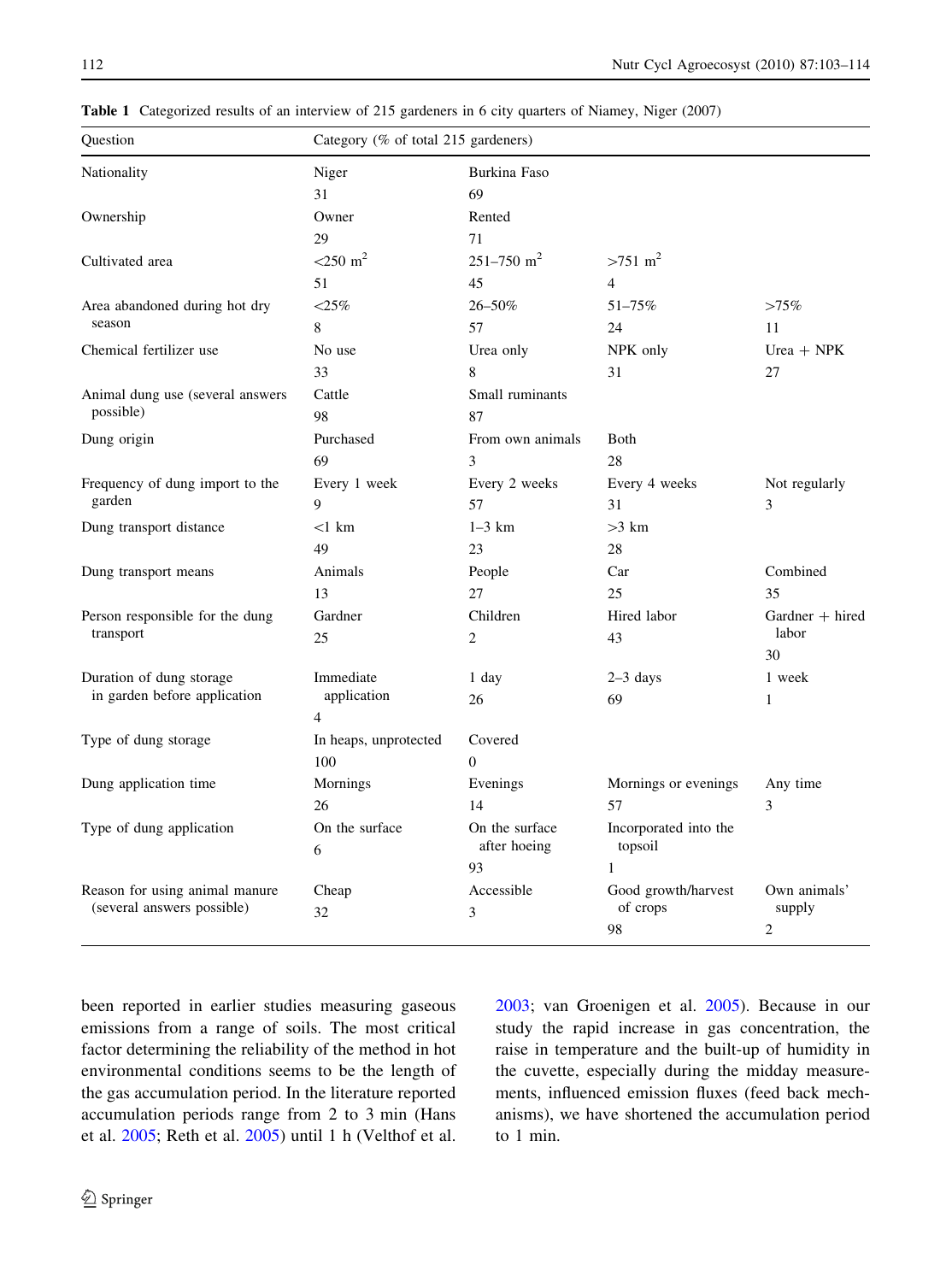| Season  | Treatment  | Cumulative gaseous losses |                                  |     | Cumulative leaching losses     |      |                                  |     |      |     |     |                             |      |
|---------|------------|---------------------------|----------------------------------|-----|--------------------------------|------|----------------------------------|-----|------|-----|-----|-----------------------------|------|
|         |            | N                         | C<br>$(g 106 \text{ days}^{-1})$ | N   | C<br>$(\%$ of initial content) | C    | N<br>$(g 106 \text{ days}^{-1})$ | P   | K    | C   | N   | P<br>(% of initial content) | K    |
| Hot dry | Roof       | 2.3                       | 2,759                            | 1.3 | 20.1                           |      |                                  |     |      |     |     |                             |      |
|         | $Root + P$ | 1.6                       | 2,039                            | 0.1 | 15.1                           |      |                                  |     |      |     |     |                             |      |
|         | Control    | 3.2                       | 2,193                            | 1.8 | 16.1                           | 7.3  | 0.2                              | 0.5 | 5.0  | 0.1 | 0.0 | 0.3                         | 1.2  |
| Rainy   | Roof       | 1.0                       | 3,793                            | 0.7 | 27.5                           |      |                                  |     |      |     |     |                             |      |
|         | $Root + P$ | 1.2                       | 3,201                            | 0.1 | 23.6                           |      |                                  |     |      |     |     |                             |      |
|         | Control    | 1.5                       | 4,904                            | 0.9 | 35.7                           | 64.1 | 1.4                              | 2.0 | 53.3 | 0.5 | 0.3 | 1.2                         | 16.0 |

<span id="page-10-0"></span>Table 2 Cumulative gaseous and leaching losses (in absolute terms and as a proportion of the total initial C, N, P and K content) from three different dung storage treatments ( $n = 4$ /treatment) during the hot dry and rainy season 2007 in Niamey, Niger

## Conclusions

During the hot dry season a simple plastic sheet roofing and addition of ground RP to stored ruminant manure decreased total N gaseous losses by 50% in comparison to dung directly exposed to the sun. In absolute terms these N losses were rather small which was most likely due to the fact that during the transfer of the manure from the stable to the dung heap much of the easily mineralizable and mineral N has already been lost. Plastic roofing also protected dung heaps from leaching losses during the rainy season. In order to decrease N volatilization from dung heaps and simultaneously increase P stocks in garden soils, the addition of finely ground RP to dung heaps proved particularly effective.

A closer linkage between animal keepers and gardeners and increased awareness of simple and locally accessible techniques to reduce volatilization and leaching losses of C and N from manure heaps may help to increase the nutrient use efficiency in UPA gardens across the Sahel.

Acknowledgments We are indebted to Rainer Georg Joergensen for his helpful advice, to Issa Karimou, Claudia Thieme and Eva Wiegard for technical assistance, to ICRISAT Sahelian Centre and EIRENE for logistical support and to the Deutsche Forschungsgemeinschaft (DFG) for funding.

Open Access This article is distributed under the terms of the Creative Commons Attribution Noncommercial License which permits any noncommercial use, distribution, and reproduction in any medium, provided the original author(s) and source are credited.

#### References

- Asomani-Boateng R (2002) Urban cultivation in Accra: an examination of the nature, practices, problems, potentials and urban planning implications. Habitat Int 26:591–607
- Backhaus K, Erichson B, Plinke W, Weiber R (2003) Multivariate Analysemethoden—Eine anwendungsorientierte Einführung. Springer, Berlin
- Bationo A, Mokwunye AU (1991) Alleviating soil fertility constrains to increased crop production in West Africa: the experience in the Sahel. Fertilizer Res 29:95–115
- Bationo A, Chien SH, Henao J, Christianson CB, Mokwunye AU (1990) Agronomic evaluation of two unacidulated and partially acidulated phosphate rocks indigenous to Niger. Soil Sci Soc Am J 54:1772–1777
- Binns JA, Maconachie RA, Tanko AI (2003) Water, land and health in urban and peri-urban food production: the case of Kano, Nigeria. Land Degrad Dev 14:431–444
- Bryld E (2003) Potentials, problems, and policy implications for urban agriculture in developing countries. Agric Hum Values 20:79–86
- Buerkert A, Haake C, Ruckwied M, Marschner H (1998) Phosphorus application affects the nutritional quality of millet grain in the Sahel. Field Crops Res 57:223–235
- Buerkert A, Bationo A, Piepho HP (2001) Efficient phosphorus application strategies for increased crop production in sub-Saharan West Africa. Field Crops Res 72:1–15
- Cofie OO, van Veenhuizen R, Drechsel P (2003) Contribution of urban and peri-urban agriculture to food security in Subsaharan Africa. Africa session of 3rd WWF, Kyoto, Japan
- Drechsel P, Quansah C, Penning De Vries F (2005). Stimulation of urban and peri-urban agriculture in West Africa: characteristics, challenges, need for action. In: Smith OB (ed) Urban agriculture in West Africa. Contributing to food security and urban sanitation. International Development Research Centre (IDRC), Technical Centre for Agricultural and Rural Cooperation (ACP-EU) Ottawa, Canada and Wageningen, Netherlands
- Ellis F, Sumberg J (1998) Food production, urban areas and policy responses. World Dev 26:213–225